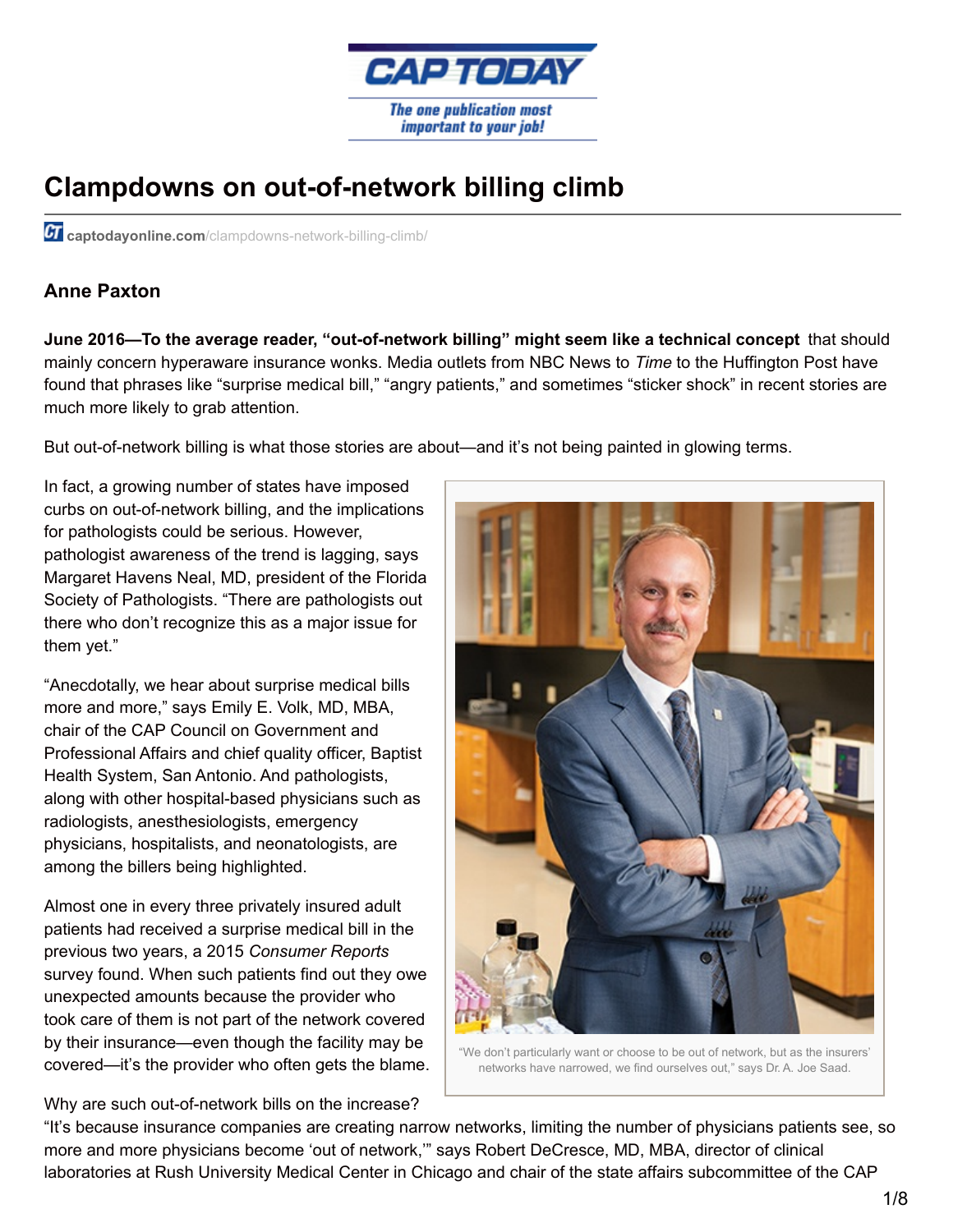Federal and State Affairs Committee.

"Even if you go to an in-network hospital, the hospital may not give you a choice between an in- or out-of-network pathologist because their contracts are usually exclusive." Then the patient gets billed for the difference between what the insurance company allows and what the pathologist charges. "Is it a deceptive practice by the hospital or the insurance company? That's a reasonable question to ask," Dr. DeCresce says.

Some of the rise in such cases may be linked to the Affordable Care Act, Dr. Volk says. "There are ACA provisions for controlling costs of patients seeing in-network providers, but the same provisions are not extended to care received from out-of-network providers, even though the patient has no real choice in determining what providers are in or out of network. Patients often have no idea whether or not their provider network is broad enough to begin with. Often patients don't know they don't have adequate coverage until after they've received treatment and are discharged."

Whatever the cause, states are exploring various proposed solutions to the problem, says Dr. DeCresce. "One solution is to ban balance billing, and some states have done that."

**Confusion can arise over use of the term "balance** billing" to describe out-of-network billing. The older and more traditional definition of balance billing, explains attorney Jane Pine Wood of McDonald Hopkins LLC, Dennis, Mass., is the billing of a patient by an out-of-network health care provider for the difference between the provider's list charge and the amount that the patient's payer approved as the maximum allowable charge—not including deductibles, coinsurance, or copayments for which the patient is responsible.

More recently, balance billing has been used at times to refer to *any* difference between what the provider charges and what the patient pays, including deductibles, coinsurance, or copayments.

As Wood points out, traditional balance billing can be, and sometimes is, banned by states as a response to surprise medical bills, but pathology and laboratory providers risk violation of fraud and abuse statutes if they either waive or reduce the amount owed by the patient for an applicable copayment, deductible, or coinsurance. "Under federal law and under most state laws, the routine waiver or reduction of the amount the patient owes for the out-of-network copayment, deductible, or coinsurance amounts can be considered as a violation of false claims laws."

A significant concern facing pathologists and laboratories in this context is "how to lower the patient out-of-network balance while not engaging in a routine waiver of copayment, deductible, or coinsurance amounts that could lead to allegations of false claims," Wood says.

A ban on balance billing would appear to be the most simplistic approach, but it leaves unanswered who will pay the balance, Dr. DeCresce says. "Depending on what state you're in, there could be an arbitration or negotiation between the doctor and the insurance company to determine what would be a fair payment for the out-of-network doctor. You could have an arbitrary fee schedule set up for balance billing, as New York state does. Or you could say the doctor has to take what the insurance company pays him—tough luck."



New York physicians also have to provide patients with a written estimate of what the charge is going to be. But, Dr. DeCresce notes, "With pathology, it's hard to determine what the charge will

be, because it varies a lot by what happens and the physician can't predict that. New York also says with nonemergent surgery or care, if the patient goes to a place with out-of-network doctors, there's a responsibility to give the patient an estimate so they can decide whether to go to that hospital or not. But that's a lot of onus to put on the patient."

Having the patient ask questions about whether a provider is in network is also unlikely to be an effective intervention, Dr. Volk points out. "I think that's asking quite a bit of a patient beneficiary, frankly. Certainly at the time of emergency care, who's going to remember to ask every possible provider ranging from emergency physician, anesthesiologist, pathologist, radiologist, and surgeon: 'Are you in my network?'"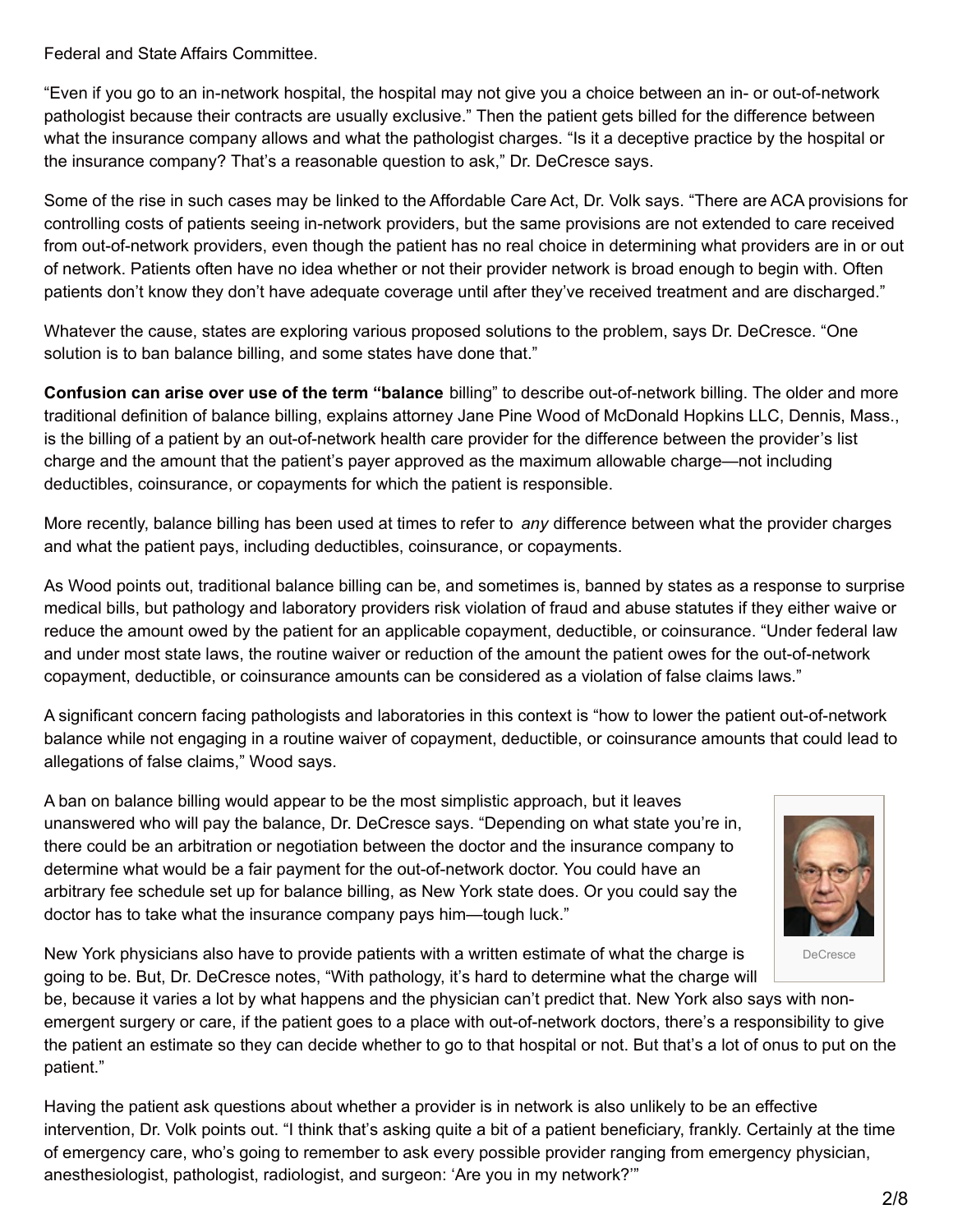Insurance carriers have gotten a bit of a free ride on this issue, she says. "They're saying how terrible it is for

patients to receive high out-of-network bills and there should be limits. But the real answer for patients is to have an adequate network. When you have surgery, you don't just need the surgeon or the facility in your network. You need everyone who's going to potentially touch the patient." In her view, the proliferation of less expensive insurance plans to meet the needs of the ACA has possibly driven the emergence of narrower networks.

Dr. Volk

The CAP, which keeps members posted on state legislation via its weekly "Statline," is advocating for state measures that address the problem of network adequacy rather than the symptom of out-of-network billing. "We're working very hard to frame this appropriately as a

patient access to care issue and patient coverage adequacy issue rather than a 'selfish doctors wanting to be paid' issue," Dr. Volk says.

"When patients are purchasing insurance plans with networks so narrow that not all providers they need are covered, they don't get the benefit of what they thought they bought." Both anatomic and clinical pathology are affected, Dr. Volk adds. "When a network covers a patient's lab services only through a commercial lab, the pathologist's work doing medical oversight at the hospital lab has to be billed to the patient. But that's work that, arguably, should be appropriately reimbursed as part of patients' coverage."

For physicians trying to respond to patient concerns, options can be limited. Most insurers prohibit physicians from waiving out-of-network charges in an effort to "punish" the patient for choosing a non-network provider. Says Dr. DeCresce, "That may be okay when patients affirmatively choose an out-of-network physician—but not so fair when the patient had no choice."

**Medicare subscribers are not affected by the** out-of-network billing issue because physicians accepting Medicare are automatically considered to be in network. However, says A. Joe Saad, MD, chair of the CAP Federal and State Affairs Committee, Medicare Advantage plans, administered by companies like United Healthcare or Aetna rather than by the Centers for Medicare and Medicaid Services, do have networks that are restricted, and new federal legislation passed in 2015 will be pushing more Medicare patients into those plans. So he thinks network problems will compound.

What the health plans are doing, "mostly to keep their profits up but they say it's to keep their costs down, is narrowing their networks, tailoring them geographically and excluding hospitals and physicians in many areas of a city," says Dr. Saad, who is chair of pathology at Methodist Health System in Dallas.

The CAP position on out-of-network billing, developed in 2013, is that if the health plan does not provide the patient with an in-network provider option, the patient should be paying the in-network rate and the health plan should be responsible under law for the balance billed amount.

Informally, Dr. Saad says, a network that includes 70 percent or more physicians in a community is considered a broad network, between 70 percent and 30 percent is considered narrow, and less than 30 percent is considered ultra-narrow. "A lot of these narrow networks just came into existence with the passage of the ACA in 2010 and the changing insurance environment as a result of that. In the past three years, the problem has gotten much worse."

An additional wrinkle is tiered networks. "You may find yourself, as a hospital-based physician, to be in network for someone who has a Gold plan but out of network for someone with a Bronze plan. They have so many different products, it's very difficult for us to figure out if we're in or out of network. And quite honestly, it's hard for insurance companies to figure it out. I can't imagine how a patient could do it."

Separate deductibles for out-of-network providers are another way insurance companies can avoid payment. "In network your deductible may be \$5,000, while out of network it might be \$10,000," Dr. Saad says by way of example. "So they're not saying, 'We're not covering pathology.' They're saying, 'This is an out-of-network service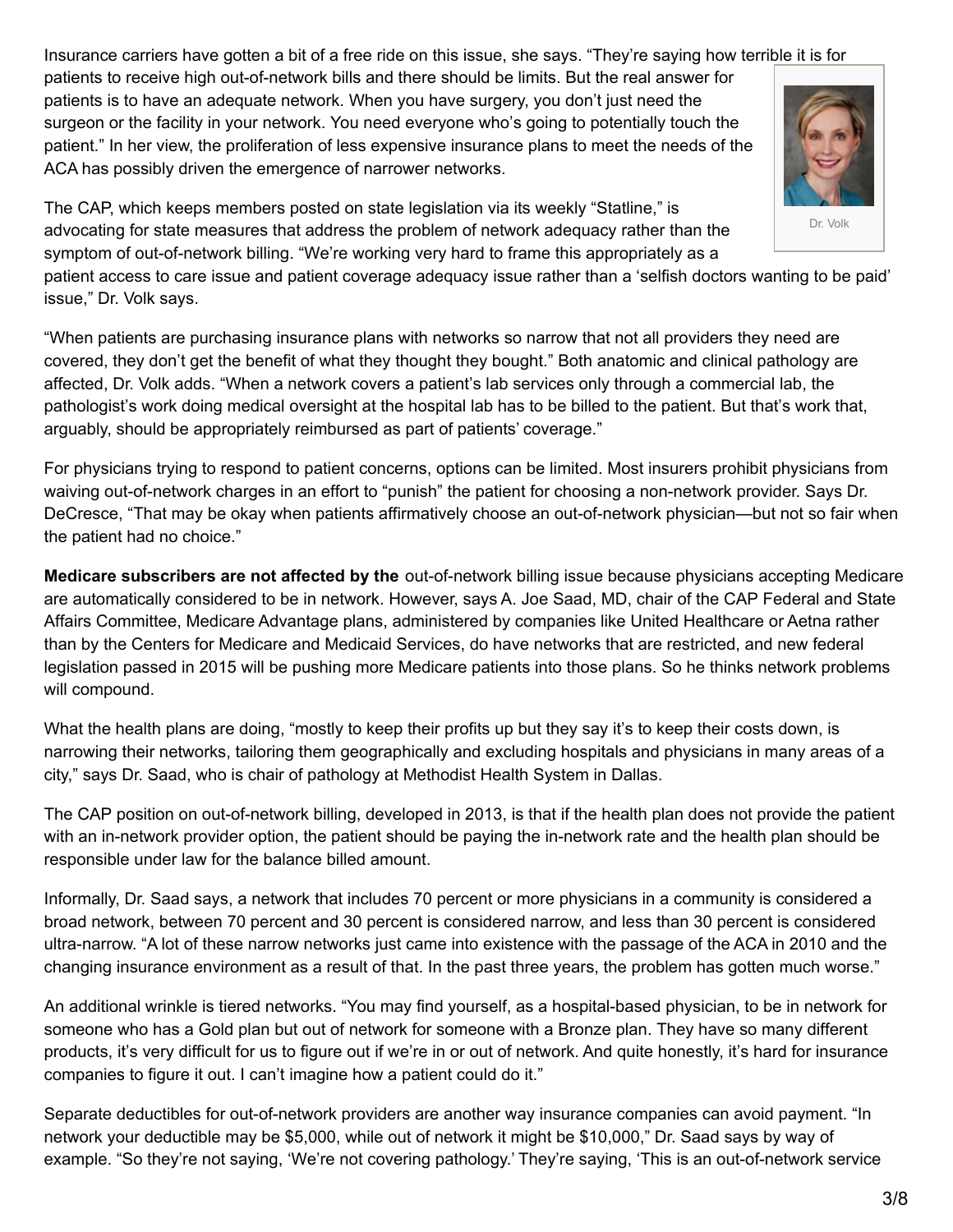and it's covered at our out-of-network rates.'"

"The bottom line is they're trying to make consumers more accountable and to think of health care as a service that needs to be shopped for, just as you'd shop for a car. And most people would shop around. But this is a difficult market. It's not as transparent as it needs to be with the physician directories, coverage of services, and how a patient can actually access the most cost-effective care. So this is shifting the burden of shopping onto patients who are ill-educated in this field, not through any fault of their own."

State insurance regulators, represented by the National Association of Insurance Commissioners (NAIC), have abrogated their responsibility, in Dr. Saad's view. NAIC convened a group to look at network adequacy, which the CAP believes should be a priority. "But even though they're well intentioned, they figure it's a lot easier to regulate physician billing than it is to regulate health plan network adequacy." In Texas, for example, insurance regulators have testified before the legislature that they're actually certifying networks they know are inadequate, he says. "They may not have the manpower, or they may be convinced this is what they need to do to keep costs down."

The CAP had many conversations with the NAIC, Dr. DeCresce says, "to get them to want people to enforce network adequacy. And the NAIC's response was, well, any network that is approved must be adequate, and it's not necessarily their responsibility to enforce it." Similarly, "We wanted the NAIC to agree that patients should be held harmless when networks are inadequate, and they rejected that too." So the NAIC wouldn't put it in its model bill (although in some states, such as Illinois, that provision is in state law). However, the NAIC did agree it was impossible for certain specialties to provide a written estimate, he says. "They understood, and that requirement was deleted from the model bill, even though New York state requires it."

Dr. Saad objects to the NAIC's unwillingness to recognize hospital-based physicians as a separate class of physicians. "We are a little bit different from other physicians. We're not like a primary care doctor or even a specialist where they look at, within a network, the time and distance it would take a patient to travel to see a specialist. Once you're admitted to a hospital for a procedure, then time and distance don't apply; that pathologist is either in network or not in network. So they need to establish different criteria for us, but we couldn't get the NAIC to recognize that."

Some states are starting to see that the fundamental problem is inadequate networks, and even in Texas there has been an intermediate step, Dr. Saad says. "If a patient gets a bill from an out-of-network hospital-based provider and it used to be if the bill were over \$1,000; now it's if the bill is over \$500—the patient can request mediation." He wishes other states would adopt Texas' step before that mediation, which is a three-way conference call among the patient, provider, and insurer. "Around 90 percent of the time, they agree on a solution to who is going to pay what. The other 10 percent of the time it goes to mediation." (The Texas Department of Insurance's website has a section on surprise medical bills and explains how patients can handle them, at http://bit.ly/tdi-surprisebill.)

In other states, such as New York, out-of-network balance billing (after the patient has covered deductibles and copayments) is banned. "If you send a bill out of network, then the insurer has to cover it at the 80th percentile of a database of billions of charges called the Fair Health Database," Dr. Saad explains.

That's not a perfect solution for pathologists, though, because New York law also requires hospital-based physicians to give upfront estimates of what the charges will be. "For pathologists, that's problematic because we never know ahead of time what the charges will be. We don't control the specimens, and we have no way of knowing how many specimens the surgeon is going to send to us," Dr. Saad says.

In addition, "If it's a breast biopsy and it's benign, that's one thing, but if it ends up being cancer, we need to do a whole lot of other tests on it." Getting consent from a patient before the test is a problem too, "because as pathologists we never see the patient. We never know up front who is coming in to have surgery, so Medicare, selfpay, Medicaid, Blue Cross—anyone who comes through the door—we treat the same."

Patients themselves have rarely been the source of complaints, in his experience. "Texas has a law that if a patient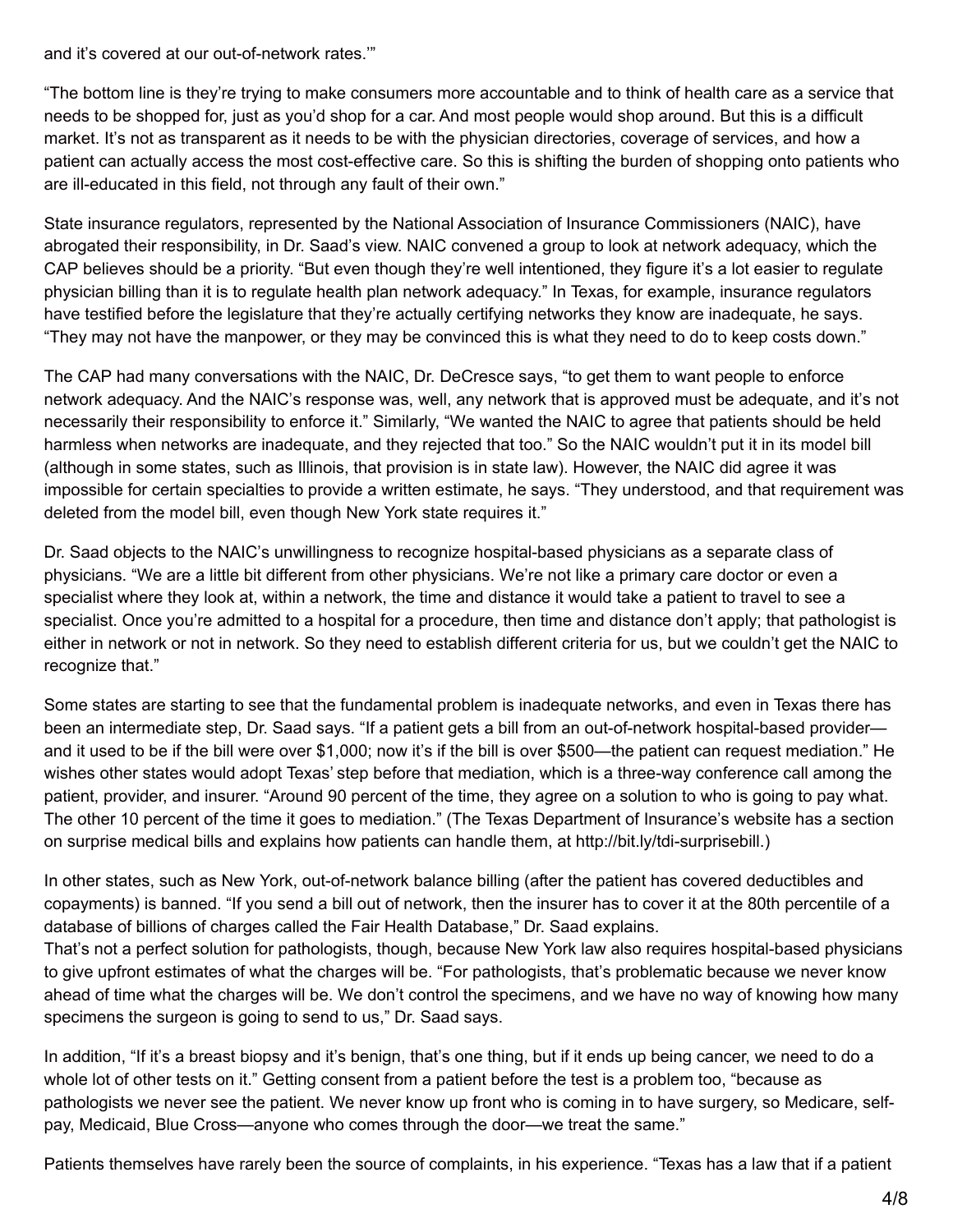requests an estimate of charges we're required to provide it, but I've never had a patient request that. I've gotten a handful of complaints for an out-of-network bill but most of the time we've worked with the patient and reached a satisfactory accommodation on an appropriate charge."

Receiving a surprise bill is the patient's main problem. "They don't anticipate getting an out-of-network bill from a pathologist because a lot of patients don't even know what a pathologist is; they would expect the service to be part of the hospital charge. When they register at the hospital, they're given a stack of papers and in that stack they sign something about us, but there are 20 or 30 different forms. So even though there's disclosure, it's kind of last-minute disclosure."

While the ACA has exacerbated the narrow network problem, he says, it's not due entirely to the ACA, "because, for example, in Texas we've been dealing with this narrowing for 10 years."

The CMS does have some regulatory oversight, Dr. Saad says, because of the federal exchange programs set up by the ACA. "They have recognized the problem, but basically deferred any kind of regulatory activity to the individual states to deal with through the NAIC and through state legislation."

The same applies to network adequacy; they have thrown that issue back to the states, he says. "The CAP proposed to the Department of Health and Human Services that there be a federal network adequacy rule," Dr. DeCresce says. "But the federal government elected not to make that part of the federal health exchange."

To date, hospitals also have stayed neutral on out-of-network billing, Dr. DeCresce notes. "The American Hospital Association has no position as of yet. But as networks get narrower and narrower, hospitals will start being excluded, and they may change their tune too."

In his own practice, Dr. Saad has been trying to negotiate a contract to be in the Cigna network for 18 years. "We get a response that 'our networks are closed to independent labs.' It's painful for the insurance plans to not have an adequate network. And it's painful for the physicians and pathologists to be out of network. The question is, when do you reach that pain level where the parties will just sit down and negotiate a rate that all parties can live with?"

In an ideal world, Dr. Saad believes, there would be bilateral negotiations between pathologists and insurance plans to reach in-network payment that's fair. "All we're trying to do is get paid fairly for our services," he says. "We recognize the complexity of this issue and that a lot of it has to do with inadequate networks, so we're looking at ways to come up with a patient-centric solution. We don't want the patient stuck in the middle as a result of the terrible insurance products that are being sold."

**Out-of-network billing has been top and center** of Florida pathologists' advocacy agenda for several years, says state pathology society president Dr. Margaret Havens Neal of Ketchum, Wood & Burgert Pathology Associates in Tallahassee. Until recently, the state society's efforts have succeeded in fighting legislation against balance billing. (Similar campaigns this year in Tennessee and Colorado held off balance billing proposals as well.)

But with years of growing pressure and advancement of Florida's legislative leadership, balance billing ban proposals moved to the front of the legislative agenda. "Maybe because of the whole health care environment, balance billing was a primary issue this session. So pathology believed

we needed to compromise, recognizing that balance billing legislation was all but certain." A bill was passed unanimously and signed, to take effect July 1, relating to out-of-network health insurance coverage and applying to all emergency and nonemergency noncontracted, covered services provided in a participating hospital setting.

The measure could have been worse. In the past, bills that were filed always had reimbursement based on a maximum percentage of Medicare, and the current bill does not contain that provision.

Unfortunately, pathologists still need to get up to speed on the issues, Dr. Neal says. "It will take a few months for

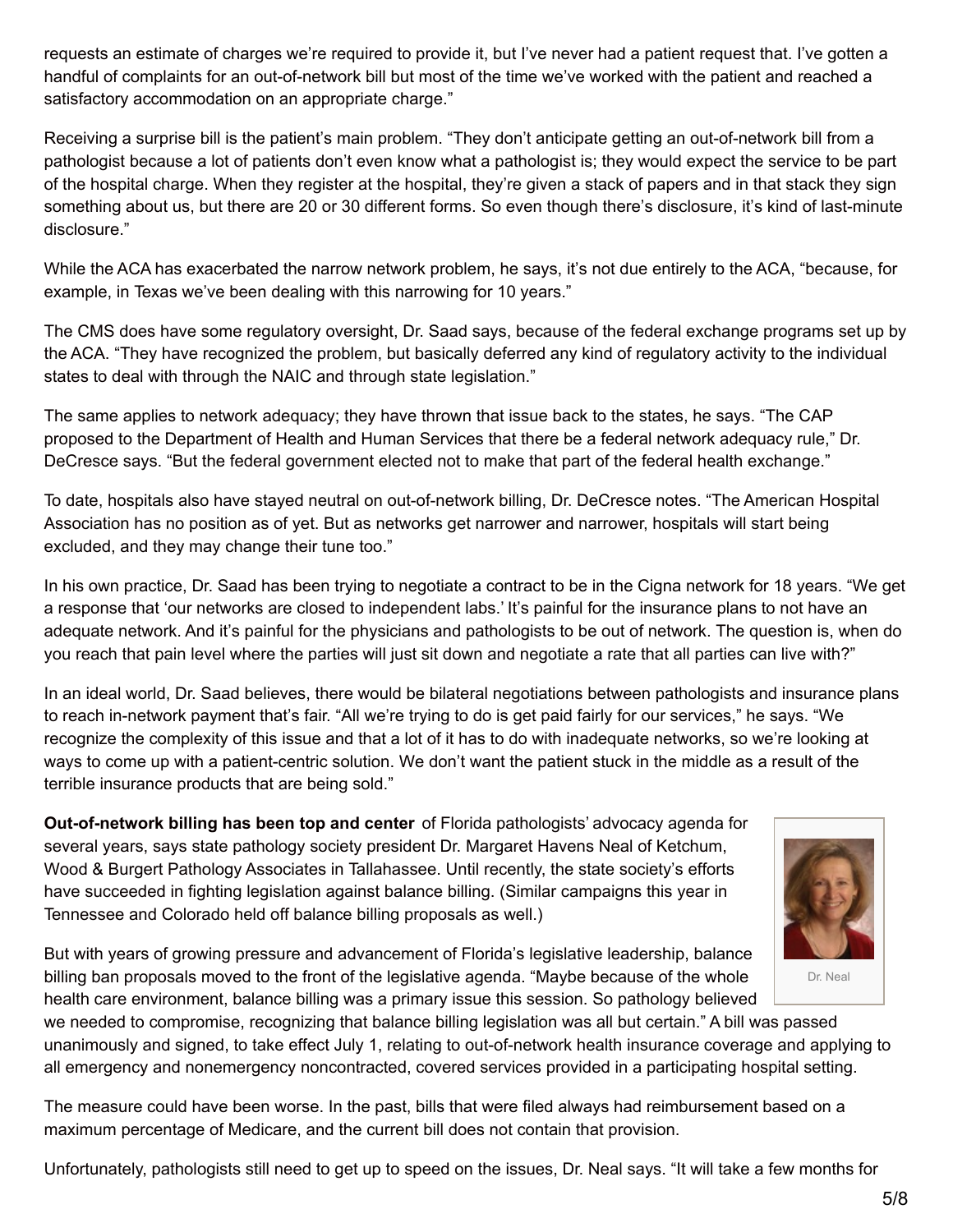folks to recognize what's really happening to them. For covered services provided under an individual or group health insurance policy delivered or issued for delivery in this state, a nonparticipating hospital-based pathology group will only be able to seek reimbursement from the insurer. Health insurers will be exclusively and solely responsible for reimbursing the pathology group, reduced, though, by the patient-insured cost-share responsibilities." She suspects some pathology groups will seek legal counsel to obtain payment from insurers. "We expect to hear a lot of discussion and discord and probable legal action in the second half of this year and next year," she says.

Despite the Florida society's communication efforts, "People don't really recognize this kind of thing until they start seeing their bottom lines change." The professional component of pathology clinical laboratory (PC/TC) services is one of the main service components at risk of not being paid, she says. "We've had lawsuits in the past with pathologists throughout the state gathering to help, so I suspect we'd do it again if it goes down that road."

In New Hampshire, there has been a struggle to gain visibility for pathologists' concerns, says Eric Loo, MD, who represents the New Hampshire Society of Pathologists for the state medical society. "The state insurance department is attempting to revise the list of minimum services required for an insurance provider to be network adequate. But both the prior version and the recently proposed changes completely excluded pathology physician services from their assessment metrics. They include metrics for the surgical service to obtain a biopsy, but nothing for processing and assessment of the biopsy post-procurement." Other hospital-based physician services such as radiology and anesthesiology have not been represented either, adds Dr. Loo, assistant professor of pathology, Dartmouth Geisel School of Medicine.

The proposals have been developed behind the scenes as well. "If it weren't for the CAP's 'Statline' updates, we wouldn't know what's been going on," Dr. Loo says. "Fortunately, when the insurance department put forward the deficient list of rule sets for minimum network adequacy, with assistance from the CAP we were able successfully to block it at the statehouse. CAP and our state pathology society are still advocating for pathology to be included in the adequacy metrics. The network adequacy proposal was additionally linked to a proposed ban on balance billing and would have hurt pathologists statewide," says Dr. Loo.

Among Pennsylvania pathologists, too, awareness of the issues surrounding out-of-network billing is not very high, says Nancy A. Young, MD, immediate past president of the Pennsylvania Association of Pathologists and chair of pathology and laboratory medicine for the Einstein Healthcare Network. The state insurance department testified about a draft bill before the state legislature in March, which would require pathologists and other out-of-network providers to settle for whatever the health plan would want to pay them, and not necessarily be able to collect the balance. If there were no agreement, then an arbitrated resolution would be sought. Dr. Young only recently found out about the bill by reading the "Statline" alerts, she says. "I think a lot of these things happen and pathologists are so busy doing day-to-day work" they might miss it.



Such balance billing bans can sound like a great measure for patients. But, Dr. Young notes, "They would discourage health plans from maintaining physician network adequacy. And the more they exclude, the more likely patients are going to encounter these out-of-network billing situations." To her, it's odd that the insurance department would be seeking this law when there have been only about 35 patient complaints about balance billing since 2014. "It seems that the insurance department may be favoring the insurance companies, since a ban would be a strong incentive for health plans to reduce their provider networks."

She works in a hospital that has a disproportionate share of charity work and finds that more patients have insurance than before, due to the ACA, but many are underinsured and are facing rate increases, making their insurance less and less affordable. "I'm a patient too, and I wouldn't want to be stuck with a huge bill, so I understand that. But I also think we can't rig the system so insurance companies can provide very narrow networks."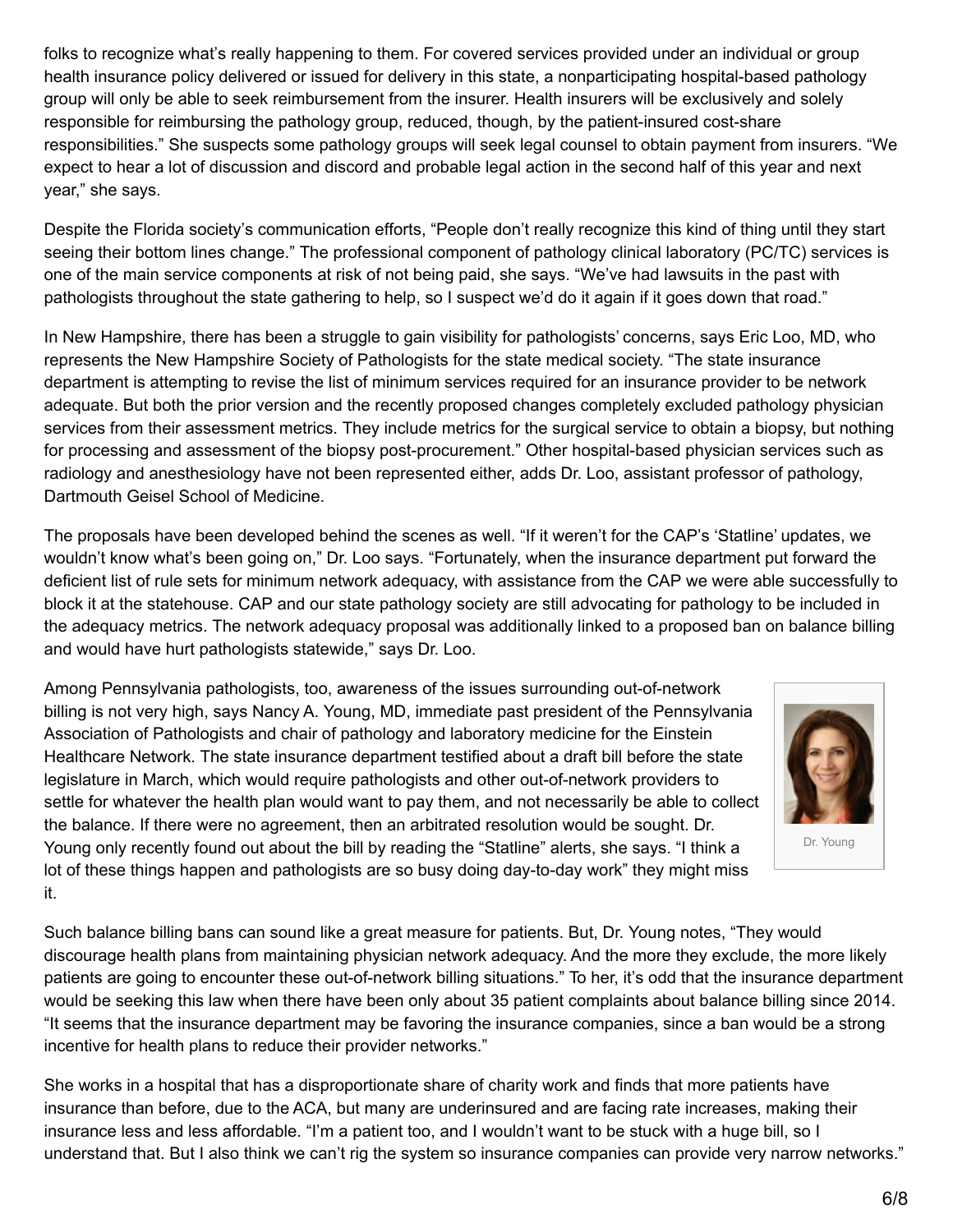"Even for those of us in academic settings or employed by hospitals, these types of issues can eventually undercut the practice of pathology and make things difficult for us."

The CAP's educational work on out-of-network billing has been invaluable, Dr. Young says. "Most state societies do not have the infrastructure to do this kind of education of legislators and the insurance commissioner."

**Over the nearly three decades that Jane Pine Wood** has been practicing law in this area, out-of network billing was never a big issue until the past four or five years, she says. "Most attorneys would generally advise clients to try to bill at least an in-network balance, if not the out-of-network difference. But no one worried too much about it."

Formerly, fewer laboratories were out of network, she adds. "In today's world, it can be very hard for most labs or pathology practices for outreach work to get in network with major payers," many of whom will contract only with one of the few large national labs. Where those contracts are exclusive or mostly exclusive, they can get very advantageous pricing, she notes.

And antitrust challenges against that practice, to date, haven't been successful, she points out, because under the U.S. Constitution, the freedom to contract among private parties is protected by the Commerce Clause. "We can't tell someone whom to contract with, as long as they're not discriminating, so the payers have decided they would rather contract with large labs. The payers argue they have fewer entities to credential and can work out a lot of data points and gather a lot of information and streamline the cost significantly."

"Generally payers have the ability to have whoever they want in or out of contract as long as they offer a broad enough array of services. They just have to make sure there is service availability for their subscribers."

At the same time, there has been a significant increase in the dollar amount of some testing. "I don't see a lot of outof-network issues coming up with anatomic pathology billing," Wood says. "I see it come up with high-end molecular testing, such as prenatal testing, and toxicology testing, because such testing often is ordered in large panels where the aggregate bill for data services is also very large."

When payers are paying such significant dollar amounts, it becomes even more important for them to have that patient cost-sharing. "So that patient is also acting as a gatekeeper for the test ordering and is more likely to ask questions to drill down to whether this is a test they really need."



Reinforcing that market dynamic, some of her clients have reported receiving letters from carriers noting that their laboratory is not collecting the full balance from patients, and refusing to pay, in the future, without seeing evidence that the provider has collected all balances. "Cigna has done that to a number of laboratories, surgery centers, and other providers."

The reason is that under federal and most state laws, submission of a claim to a third-party payer where the laboratory or pathology practice has decided in advance that it's not going to collect the full balance from the patient can be deemed a false claim, Wood says. Contractually, she explains, in an out-of-network situation, the payers' only obligation is to the patient/subscriber, to pay a portion of what the subscriber owes. So if a provider agrees to reduce the amount billed to the patient, it would be a false claim to bill the payer based on the original unreduced amount.

For example, in New York state, blanket waivers or blanket reductions of patient balances are in violation of the state's general fraud and abuse statute, Wood says, and some of her clients say they've received letters from the state noting that blanket waivers or reductions can lead to revocation of their laboratory license. (New York's law expressly allows a waiver of these charges based on a patient's "inability to pay.") In Florida, a specific state law provides potential felony penalties for a health care provider who fails to bill a patient balance to the patient.

Historically, insurance companies lobbied for these laws, she says. "The companies want the patients to be responsible for the balance so the patients have a vested interest in whether they want to get the testing done, or